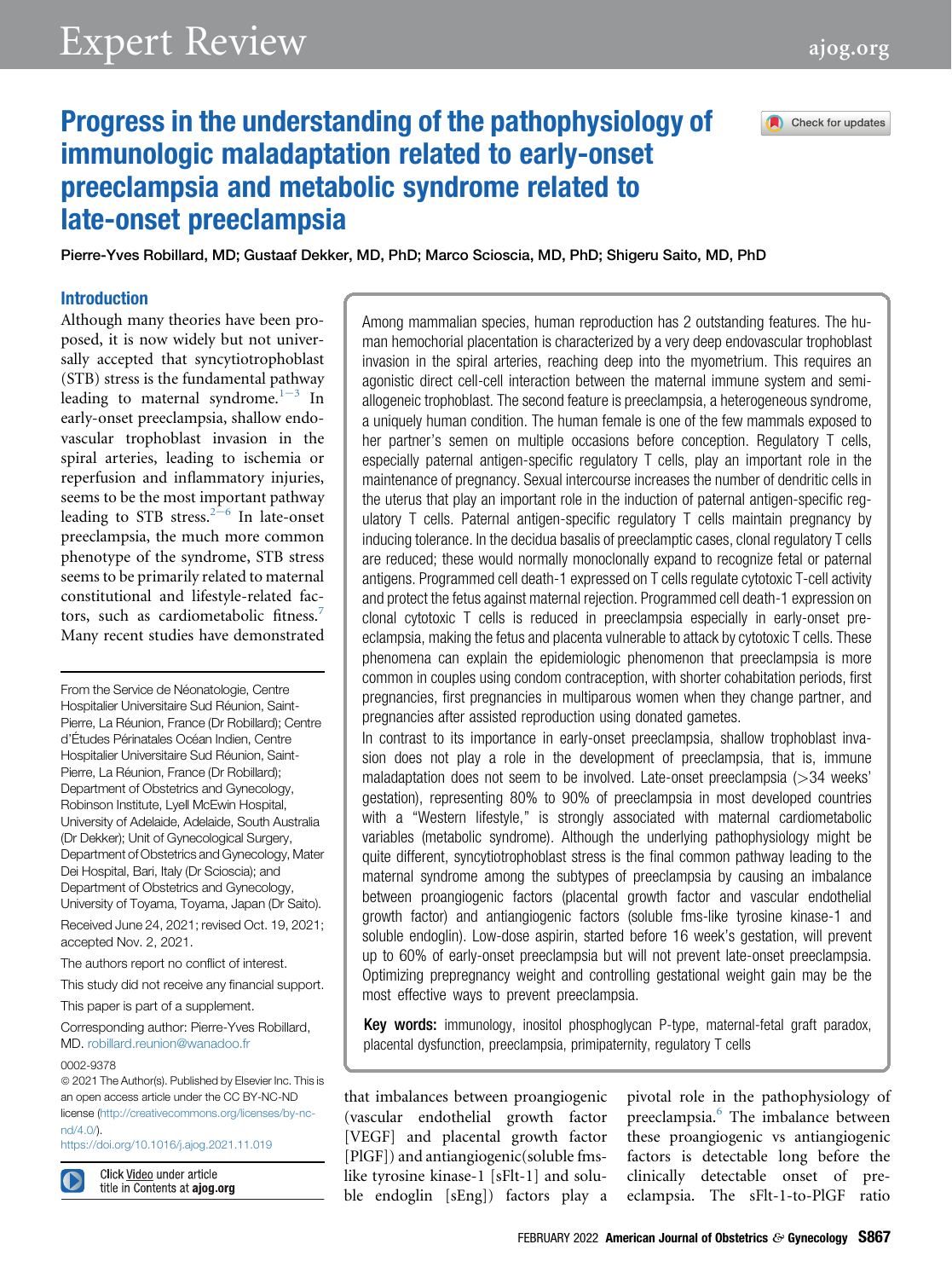measurement is currently used in several countries assisting clinicians in the management of patients with preeclampsia.<sup>[6](#page-7-1)[,8](#page-7-2),[9](#page-7-3)</sup>

Women at the time of their first pregnancy are 10 to 15 years older than at the start of even the 20th century and mostly had lengthy sexual relationships before conceiving. Currently, late-onset preeclampsia (>34 weeks' gestation) is by far the most commonly encountered phenotype of preeclampsia. Couplespecific immune maladaptation, one of the topics reviewed in this study, plays only a very minimal role in lateonset preeclampsia. In late-onset preeclampsia, the main drivers seem to be increased maternal body mass index (BMI), increased gestational weight gain (GWG), and other clinical characteristics composed of metabolic syndrome and maternal age. The fact that late-onset preeclampsia is by far the most common phenotype led some researchers to conclude that preeclampsia is caused by a "poor" prepregnancy cardiovascular or metabolic status and indeed for the term phenotype of the syndrome. This special issue has a separate study on these conflicting viewpoints—the placenta "villain or victim" [7](#page-7-0) with the ancestral discussion between the seed (trophoblastic implantation) and soil (maternal predispositions to vascular diseases), the cited contradictors even proposing the preceding "soil" to replace the "seed," $10,11$  $10,11$  that is, they argue that it is lack of cardiometabolic fitness that causes the disease.<sup>[7](#page-7-0)</sup>

In our opinion, these viewpoints are not mutually exclusive, so we proposed "the seed and the soil." Research, particularly more than the past 15 to 20 years, has taught us about the heterogeneity of this major obstetrical problem. In this aspect, Redman's papers deserve reevaluation.<sup>[2](#page-6-1)[,3](#page-6-2)</sup> Late, researchers have learned to heed his message. We believe that understanding that immunomaladaptation induces shallow placentation, which is a "seed" of preeclampsia, and metabolic syndrome, such as symptoms during the late pregnancy period, which is a "soil" induce hypertension and proteinuria [\(Figure](#page-2-0)). The seed and soil

are thought to interact with each other to develop preeclampsia.

We hope this review article improves our understanding of the pathophysiology of preeclampsia.

## Preeclampsia—the immune maladaptation hypothesis

Although many studies are supporting the immune maladaptation hypothesis, there are also epidemiologic studies that question its validity. Nowadays, prepregnancy maternal constitutional factors, particularly obesity, play major roles in the pathophysiological pathways leading to late-onset preeclampsia, by far the most common preeclampsia phenotype. It might be this type of preeclampsia that was primarily studied in the published large Scandinavian and US studies arguing against the immune maladaptation hypothesis.<sup>12</sup>In these studies, the authors showed that the incidence of preeclampsia in multiparous women increased with the number of years since the last delivery; after a birth interval of 10 years, the incidence of preeclampsia in multiparous women was the same as in primigravid women. The authors concluded that in women with a new partner, it was the more prolonged birth interval that explained the increased rate of preeclampsia and not the primipaternity effect, that is, no immune maladaptation. It could well be that these authors studied primarily the term preeclampsia (gestational ages are not provided in these studies). However, more recently, it was demonstrated that the effect of prolonged birth interval on the preeclampsia risk could also be explained by immune maladaptation. Paternal antigen-specific regulatory T (PAS-Treg) cells remain in the body after delivery and have a life span. Therefore, the number of these Treg cells decreases after 10 years from the last pregnancy.<sup>[13](#page-7-7)</sup> Therefore, >10 years after delivery, the risk of developing preeclampsia is equivalent to that of primiparous women, even in multiparous women ([Figure](#page-2-0)).

Immune maladaptation is involved in the causation of shallow trophoblast invasion in the spiral arteries, resulting in placental dysfunction and fetal growth restriction (FGR). Early-onset preeclampsia is typically associated with FGR ([Figure\)](#page-2-0). Recognition of the role of immune maladaptation is relevant for the practicing obstetrician as follows:

- 1. A more prolonged period of sperm exposure provides a partial protection against early-onset preeclampsia. All women with changing partners are strongly advised to use condoms to prevent sexually transmitted diseases. However, a certain period of sperm exposure within a stable relation, when pregnancy is aimed for, is associated with a partial protection against preeclampsia.<sup>[14](#page-7-8)[,15](#page-7-9)</sup>
- 2. According to the primipaternity concept, a multiparous woman with a new partner should be approached as being a primigravid women.<sup>14[,15](#page-7-9)</sup> All primigravid pregnant women and multiparous women with a new partner should be asked about the length of their sexual relationship with the father of the pregnancy.<sup>[16](#page-7-10),[17](#page-7-11)</sup>
- 3. Artificial donor insemination, oocyte donation, and embryo donation are associated with an increased risk of developing pregnancy-induced hy-pertensive disorders.<sup>[16,](#page-7-10)[17](#page-7-11)</sup>

It should be noted that the role of a "new father" (primipaternity) is associated with not only an excess risk of preeclampsia but also lower infant birthweight. In addition, in this aspect, multiparous women with a new partner behave similarly to primigravid women.<sup>18</sup> It has been observed for 160 years, without proper explanations, that primiparous women gave birth to slightly lighter babies than multiparous women.<sup>18</sup> We have recently shown that when comparing birthweights, primipaternitymultiparous women have 100- to 150-g lighter babies on average than their multiparous counterparts (after adjustment for preeclampsia, smoking, alcohol, and maternal BMI). Considering the human pregnancy as a "maternal-fetal graft paradox," it makes sense to assume that the first establishment of a "couple's symbiosis" might be less successful in first pregnancies. In subsequent pregnancies, the tissue habituation (including some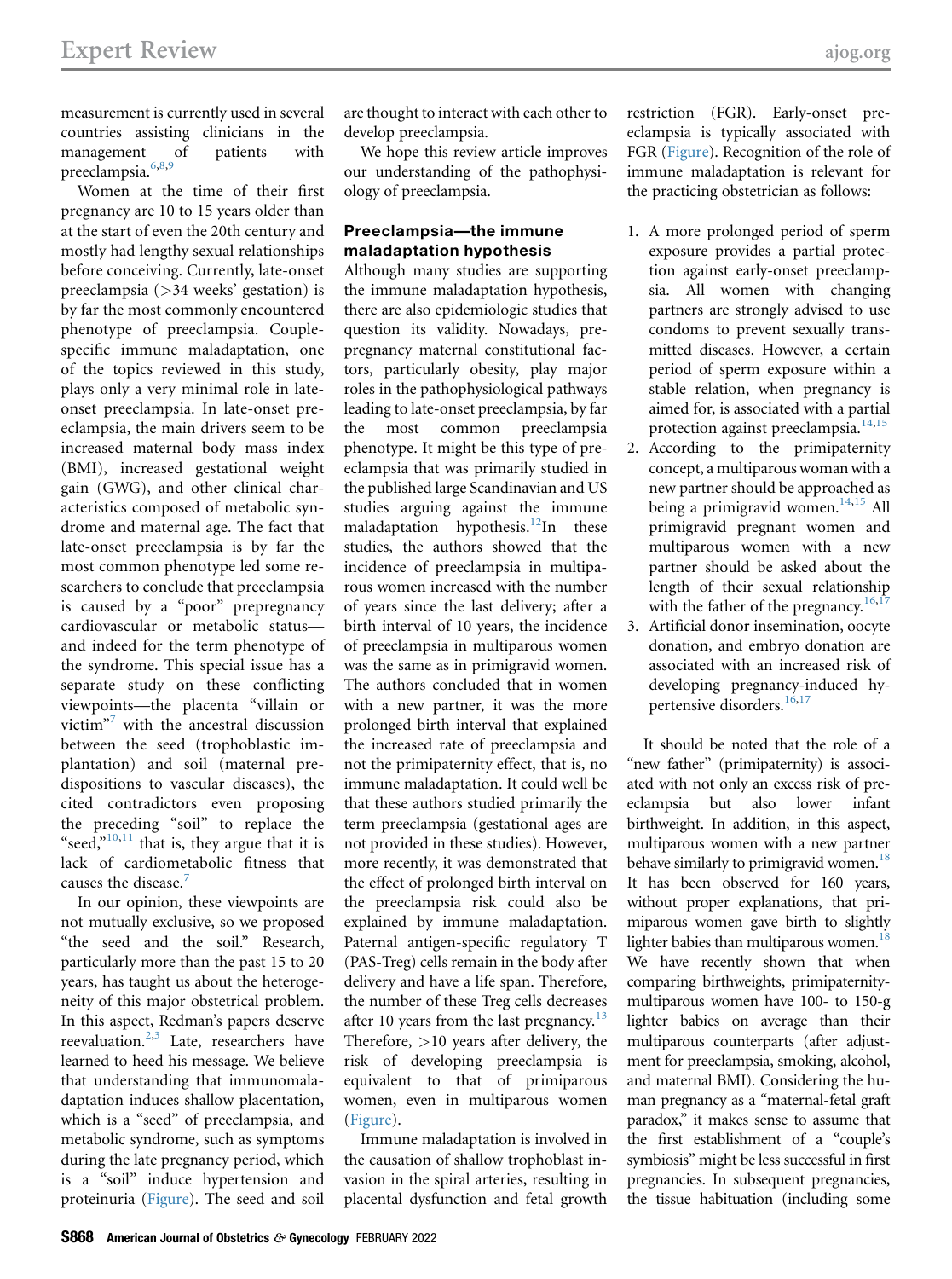#### <span id="page-2-0"></span>**FIGURE** Pathogenesis of early and late-onset preeclampsia



## t:Increase, L:Decrease

When there was no or little semen exposure, PAS-Treg cell induction was insufficient, resulting in insufficient immune tolerance to the fetus and poor placentation. In primiparous women, the number of PAS-Treg cells was lower than that in multiparous women and no pregnancy memory NK cells resulting in poor placentation. In multiparous women with a new partner, the risk of poor placentation was increased because of inadequate induction of the new partner's PAS-Treg cells. In multiparous women >10 years after delivery, memory PAS-Treg cells were decreased year by year. Therefore, the risk of preeclampsia in these cases were similar to that in primiparous women. In these cases, serum sFlt-1 was elevated, and PlGF was decreased because of poor placentation. In addition, the pulsatility index levels in the uterine arteries were increased. The combination of these factors resulted in vascular endothelial dysfunction, which led to hypertension, proteinuria, and FGR by 34 weeks' gestation. In contrast, in late-onset preeclampsia, placentation was normal in early pregnancy, but hypertension and proteinuria developed after 34 weeks' gestation because of the addition of stressors that trigger preeclampsia, such as obesity, much gestational weight gain, hyperlipidemia, metabolic syndrome, and aging. NK cells, natural killer cell; PAS-Treg cell, paternal antigen-specific regulatory T-cell; PIGF, placental growth factor; sFIt-1, soluble fms-like tyrosine kinase-1.

Robillard et al. Understanding the pathophysiology of early-onset and late-onset preeclampsia. Am J Obstet Gynecol 2022.

permanent changes in uterine vasculature) has already been boosted by a first pregnancy.<sup>18,[19](#page-7-13)</sup> In the discussion of the immunology of preeclampsia work-shop [20](#page-7-14)18 paper<sup>20</sup> ([Tables 1](#page-3-0) and [2\)](#page-3-1), the current authors stated that "with the hemochorial placenta, women would have to face a potentially serious immunologic 'attack' at the fetomaternal interface." To prevent rejection, mammals have acquired an immunologic tolerance mechanism. However, inadequate tolerance can lead to complications, such as preeclampsia and poor placentationinduced FGR [\(Figure\)](#page-2-0).

The observation of an inverse relationship between the duration of sexual cohabitation and incidence of preeclampsia suggests that long-term sperm exposure may be important for human implantation success<sup>[19](#page-7-13),[20](#page-7-14)</sup> This makes physiological sense as the human female is one of the few mammals exposed to her partner's semen on multiple occasions before conception. From an evolutionary perspective, it can be argued that induction of PAS tolerance through repeated sperm exposure may have reproductive advantages, perhaps by promoting the implantation and survival of embryos conceived in longterm relationships ([Figure](#page-2-0)). In terms of evolution, the relatively high incidence of preeclampsia represents

reproductive disadvantage in humans compared with other mammals. During all human history, in developing countries nowadays and until the 1950s in developed countries, eclampsia accounted for at least 1% of human births. $20$ Robillard et  $al^{20,21}$  $al^{20,21}$  $al^{20,21}$  $al^{20,21}$  postulated that the existence of the clinical syndrome preeclampsia-eclampsia required mankind to adapt to a tremendous reproductive burden. Considering semiallogenic trophoblastic implantation, we are facing 2 specific human features: (1) preeclampsia or eclampsia is confined to humans and (2) the very deep trophoblastic invasion characteristic of normal human placentation. The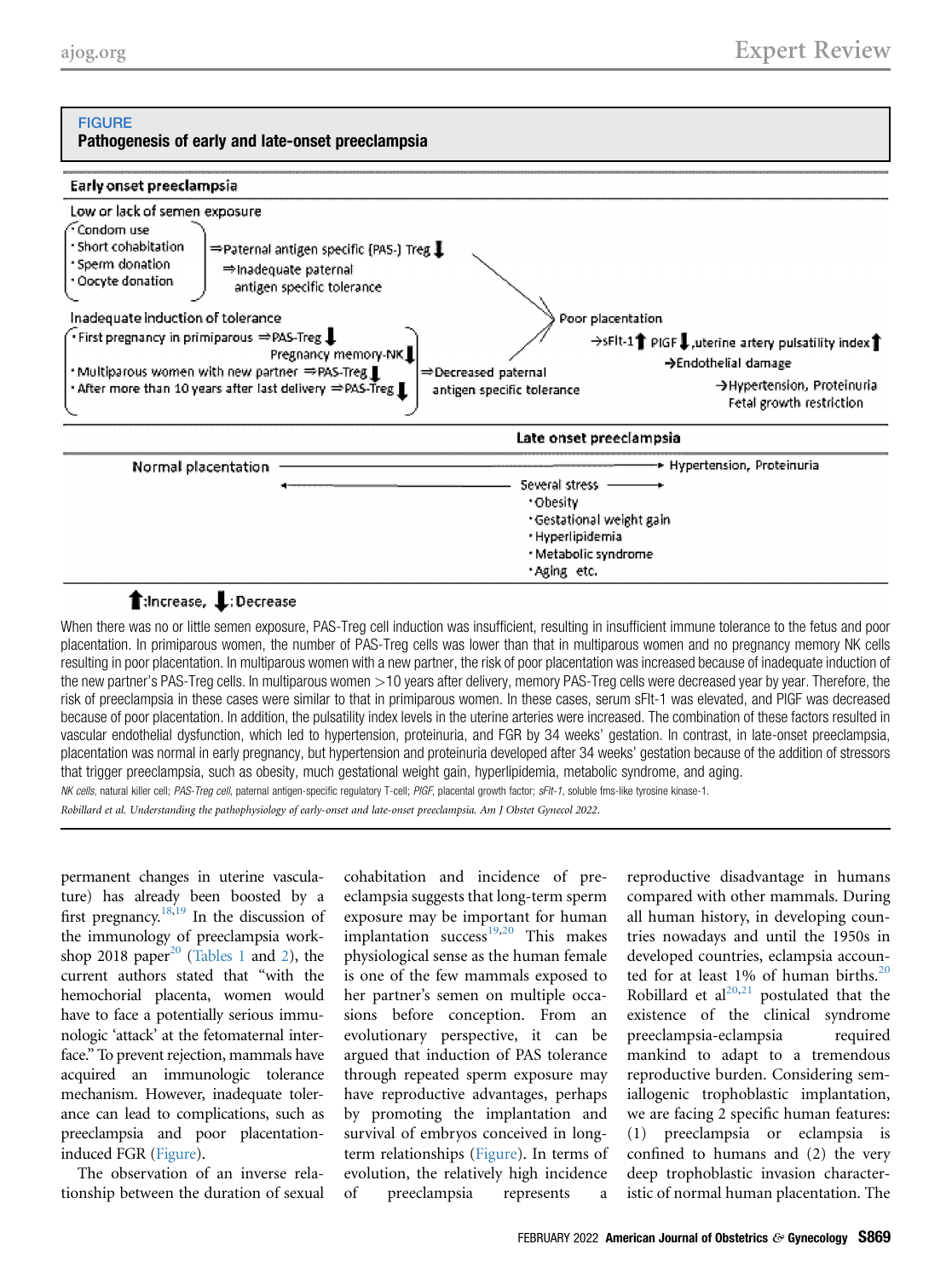#### <span id="page-3-0"></span>TABLE 1 Summary of major advances in immunology of reproduction these last 3 decades Major advances in immunology of reproduction • Lack of HLA-G in preeclampsia (1990s) Role of cytokines (Th1 or Th2 paradigm) (1990s) Immunologic role of seminal fluid (TGF- $\beta$ ) (Tremellen, & S. Robertson (1998) Pivotal role of NK cells (implantation and angiogenesis) B.A. Croy, A. Moffett, S. Hiby (2000-2004) Dysregulation of angiogenic factors by complement activation (Girardi et al, 2006) Role of hyperglycosylated HCG (deepness of implantation) (Cole, 2007) Immunologic animal model for preeclampsia (Girardi, 2008) • Pivotal role of T Reg cells (Saito, 2010) Redman and Sargent, $3$  2009 Adapted from Robillard et al.<sup>[17](#page-7-11)</sup> Copy of the original Table with permission of the JRI. All references are found in reference <sup>17</sup>. HCG, human chorionic gonadotropin; HLA-G, human leukocyte antigen G; NK, natural killer; TGF- $\beta$ , transforming growth factor  $\beta$ .

Robillard et al. Understanding the pathophysiology of early-onset and late-onset preeclampsia. Am J Obstet Gynecol 2022.

trophoblast normally invades the spiral arteries into the myometrium, with semiallogeneic endovascular trophoblast cells physiologically replacing the maternal endothelial cells in these spiral arteries (hemochorial placenta) and disrupting the vascular smooth muscle layer. This agonistic maternal cellfetoplacental cell interaction necessitated a high degree of active tolerance toward the semiallogeneic placental tissue, compared with other mammals. Robillard et al $17,20,21$  $17,20,21$  $17,20,21$  postulated that the major difference between the human fetus and their mammal counterparts is

the size of its brain requiring about 60% of total fetal nutritional needs during the extraordinary phase of brain development in the second and third trimester of pregnancy and hypothesized that the large size of the human fetal brain would require the deep endovascular trophoblast invasion, which increases the maternal blood flow to intervillous spaces. According to this hypothesis, such a deep invasion of the trophoblast can only occur on the basis of major immunogenetic compromises in terms of maternal-paternal tissue tolerance ([Table 1](#page-3-0) and [2\)](#page-3-1).

The concept that preeclampsia may be an immunologic disorder dates back to the beginning of the 20th cen-tury.<sup>[22,](#page-7-16)[23](#page-7-17)</sup> In the early 1950s, Medawar<sup>[24](#page-7-18)</sup> proposed the concept of the "fetus as an allograft." Since then, it has been assumed that implantation of the fetal placenta would be controlled by a maternal immune response mediated by T cells (adaptive immune system) recognizing paternally derived alloantigens expressed by the placenta, although initially missing the importance of the innate immune system. The focus of research in the remainder of the 20th century was focused on the adaptive immune system. The pivotal involvement of the innate immune system in the immunology of reproduction was only recognized at the beginning of the 20th century.

## The innate immune system: the role of natural killer cells

In a landmark study in 2000, Croy et  $al<sup>25</sup>$  $al<sup>25</sup>$  $al<sup>25</sup>$ demonstrated that the natural killer (NK) cells were the key regulators of adequate implantation and the endovascular trophoblast invasion were critically involved in the remodeling of spiral arteries in mice. The mouse findings were later confirmed in humans.<sup>[26](#page-7-20),[27](#page-7-21)</sup> NK cells represent the predominant population of lymphocytes in the decidua, and T and B cells are rare. NK cells express inhibitory and activatory killer cell immunoglobulinlike

#### <span id="page-3-1"></span>TARI F 2

#### Biologic puzzle of human reproduction for mammalian zoologists and proposed explanation

| Anthropological mysteries on human "extravagant" sexuality                                                                                                                                                                                                                                                                                                                                         | Evolutionary adaptation of human reproduction and "extravagant"                                                                                                                                                                                                                                                                                                                                                                                                                                                                                                                                                                                                    |  |
|----------------------------------------------------------------------------------------------------------------------------------------------------------------------------------------------------------------------------------------------------------------------------------------------------------------------------------------------------------------------------------------------------|--------------------------------------------------------------------------------------------------------------------------------------------------------------------------------------------------------------------------------------------------------------------------------------------------------------------------------------------------------------------------------------------------------------------------------------------------------------------------------------------------------------------------------------------------------------------------------------------------------------------------------------------------------------------|--|
| disconnected with reproduction (Diamond, $1997$ ) <sup>70,71</sup>                                                                                                                                                                                                                                                                                                                                 | sexuality                                                                                                                                                                                                                                                                                                                                                                                                                                                                                                                                                                                                                                                          |  |
| • Incredibly low fertility rate $(20\% - 25\%$ at the youngest age)<br>$\bullet$ Loss of estrus<br>• Concealed ovulation<br>• No sperm competition at conception<br>• Society, nuclear families, "universality" of marriage<br>• Common parental care (birds and not mammals)<br>• Testis size of human males (too big compared with other pri-<br>mates without sperm competition)<br>• Menopause | • "Necessity" in humans because of big fetal big brain<br>• A deeper trophoblastic implantation (nutritional exchanges $\times$ 2 per<br>body size)<br>• Hominids have hemochorial placentas: intimate cohabitation be-<br>tween maternal and paternal (trophoblast) tissues. No physical<br>barrier on the maternal side. Therefore, major immunologic issues<br>of "compatibility tolerance"<br>• Maternal habituation to specific paternal tissues through sperm<br>exposure of (1) big testes and (2) low fertility rate (impregnation)<br>• Loss of estrus (impossible with a 25% fertility rate)<br>• Concealed ovulation: to remain constantly "attractive" |  |

The human "extravagant sexuality" might be an adaptation allowing a safe trophoblastic (very aggressive) implantation. Adapted from Robillard et al.<sup>[21](#page-7-15)</sup> Robillard et al. Understanding the pathophysiology of early-onset preeclampsia and late-onset preeclampsia. Am J Obstet Gynecol 2022.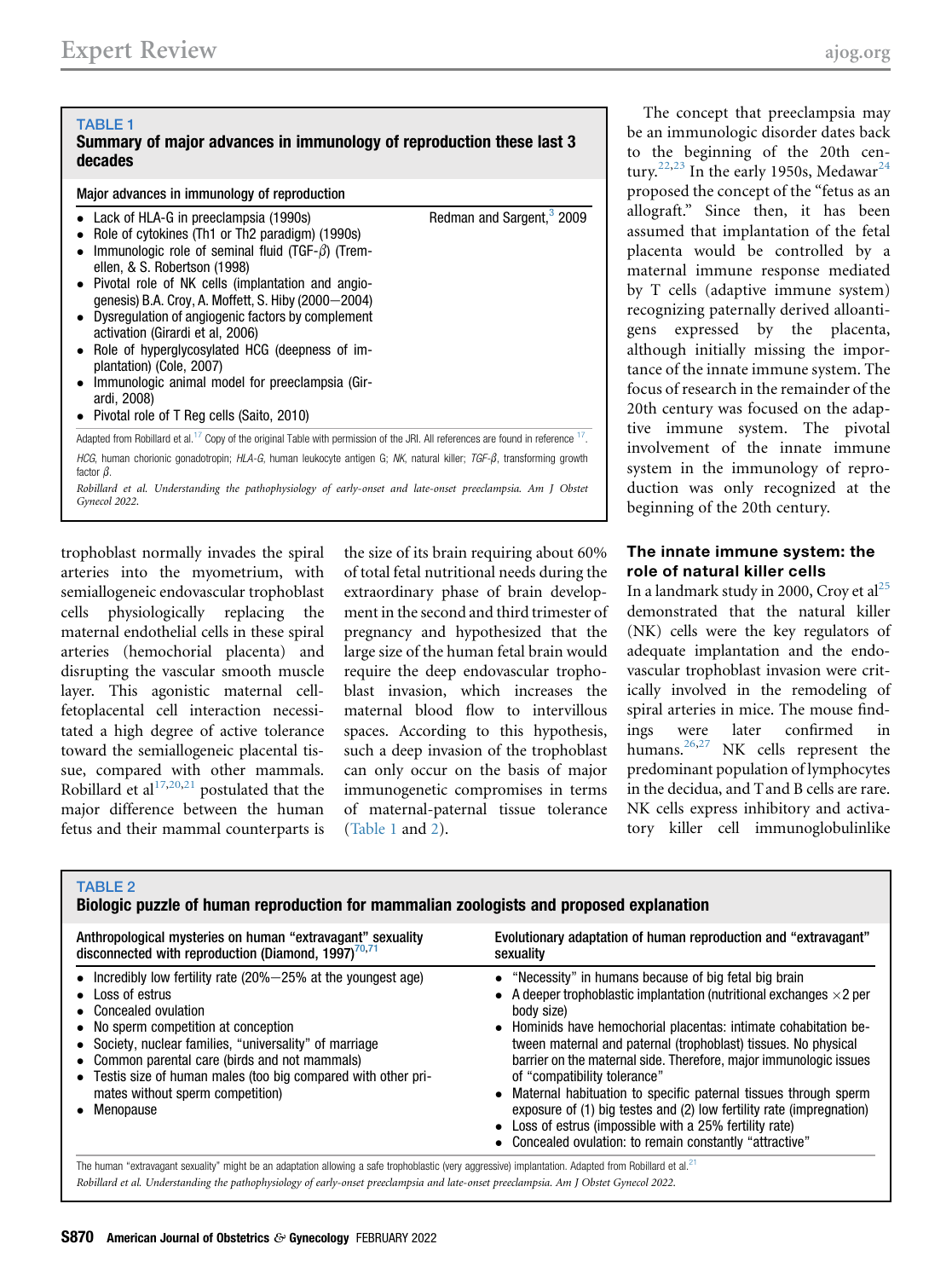receptors (KIR) capable of recognizing human leukocyte antigen (HLA) class I molecules. Uterine NK cells influence both extravillous trophoblast invasion and maternal placental bed vascular remodeling by producing a series of cytokines involved in angiogenesis and vascular stability, such as VEGF, PlGF, and angiopoietin. Moffett-King et  $al^{26}$  $al^{26}$  $al^{26}$ changed our understanding of the importance of the HLA-C-NK cell receptor interaction. HLA-C loci are dimorphic for residues 77 to 80, and these 2 HLA-C groups interact with different NK cell receptors. There is great diversity of NK KIR haplotypes in humans with variations in the number of genes and polymorphisms at individual loci. All women express KIR on decidual NK cells for both groups of HLA-C alleles, and as HLA-C is polymorphic, each pregnancy will involve different combinations of paternally derived fetal HLA-C expressed on extravillous trophoblast and maternal KIRs. Mothers lacking most or all activating KIRs (AA genotype) when the fetus had HLA-C2 genotype, belonging to the HLA-C2 group, are at a substantial risk of preeclampsia.<sup>[27](#page-7-21)</sup>

The main problem in the discovery by Croy et al<sup>[25](#page-7-19)</sup> and Moffett-King et al<sup>[26](#page-7-20)</sup> was that NK cells did not seem to have an immunologic memory like T cells, and the epidemiologic studies indicated that "pregnancy memory" must exist to explain that subsequent pregnancies with the same male partner are protected against preeclampsia. More recently, it was shown that even NK cells may have "memory." Wohl et al<sup>[28](#page-7-22)</sup> demonstrated that decidual NK cells "remember" a first pregnancy. NKG2 is a key molecule that recognizes HLA-E expressed on extravillous trophoblast. NKG2 expression on uterine NK cells is overexpressed in multiparous women. This overexpression is specific to decidual NK cells and independent of age (gestational week). This activation leads to a higher expression of pregnancy supporting factors, such as VEGF-a. Furthermore, these precursors of pregnancy memory NK cells seem to be present in the endometrium, especially "activated" by pregnancy.[28](#page-7-22) These reports suggested

that NK cells play an important role in placentation, and spiral arterial remodeling but shallow placentation alone cannot cause preeclampsia in mouse<sup>[29](#page-7-23)</sup> and human<sup>[30](#page-7-24)</sup> and cannot explain the epidemiologic risk factors for preeclampsia described previously. For example, pregnancy memory NK cells can explain the successful placentation and reduce the risk of preeclampsia in the next pregnancy with the same partner but cannot explain the increased risk of preeclampsia in the first pregnancy when the partner change in multiparous women.

Although the NKG2 expression reflects NK cell memory of previous pregnancies, this "memory" is not partner specific and thus does not explain the epidemiologic studies supporting the immune maladaptation hypothesis.

## The paramount immunologic role of semen for induction of paternal antigen-specific regulatory T cells

Treg cells play a central role in the maintenance of allogenic pregnancy by inducing PAS tolerance. $3\overline{1}$ <sup>-33</sup> Seminal plasma priming induces the PAS-Treg cells.<sup>[34,](#page-7-26)[35](#page-7-27)</sup> PAS-Treg cells clonally prolif-erate after pregnancy.<sup>[36](#page-7-28)</sup> Indeed, clonally expanded Treg cells, a surrogate marker for PAS-Treg cells, are decreased at decidua basalis of preeclamptic cases but not in miscarriages.[37](#page-7-29) Treg cells are a specialized subpopulation of T cells that act to suppress the immune response, thereby maintaining homeostasis and self-tolerance. Sperm exposure does protect against developing preeclamp-sia.<sup>[14](#page-7-8),[15](#page-7-9)</sup> Actual partner-specific exposure to the sperm cells seems to be important for that matter. Deposition of semen in the female genital tract provokes a cascade of cellular and molecular events that resemble a classic inflammatory response. Dendric cells (DCs) are antigen-presenting cells, and they present antigens to T cells. The number of DCs increase in the uterus during implantation, promote decidualization and angiogenesis, and are known to be essential for implantation.<sup>38</sup> Seminal plasma priming induces the increased number of immature DCs that induce

tolerance in the uterus.  $35,39,40$  $35,39,40$  $35,39,40$  $35,39,40$  $35,39,40$  These immature type of DCs flows into the uterus from the lymph nodes or tissues other than the uterus and peaks 3.5 days after mating just before implantation in mice. $39$  In contrast, the mature type of DCs moves into uterine draining lymph nodes and is thought to induce the development of PAS-Treg cells.<sup>[35](#page-7-27)</sup> These Treg cells move to the uterus just before the implantation, resulting in successful implantation and establishing the implantation by inducing tolerance to the semiallograft fetus.<sup>[37](#page-7-29)[,38](#page-7-30)</sup> The in vitro study revealed that uterine DCs after mating induce PAS-Treg cells.<sup>[35](#page-7-27)</sup> No such result was obtained for uterine DCs after mating with male mice lacking seminal plasma after seminal vesicle removal.<sup>[35](#page-7-27)</sup> Therefore, exposure to seminal plasma is important in the induction of PAS tolerance. These results can explain the risk of preeclampsia in women with condom use and short cohabitation.<sup>[14](#page-7-8),[15](#page-7-9)</sup>

The critical seminal factor seems to be seminal vesicle-derived transforming growth factor beta 1 (TGF- $\beta$ 1). Seminal vesicle-derived TGF- $\beta$ 1 is secreted predominantly in a latent form. Seminal plasmin and uterine factors transform the latent form into bioactive TGF- $\beta1.^{41}$  $\beta1.^{41}$  $\beta1.^{41}$ . Intrauterine insemination of TGF- $\beta$ 1 in vivo results in an increase in granulocyte-monocyte colony-stimulating factor (GM-CSF) production that is sufficient to initiate an endometrial leukocytosis comparable with that seen following mating. $42$  The introduction of TGF- $\beta$ 1 into the uterus in combination with paternal ejaculate antigens favors the growth and survival of the semiallogenic fetus, as evidenced by increases in fetal and placental weights in animal studies, in 2 ways. First, by initiating a postmating inflammatory reaction, TGF- $\beta$ 1 increases the ability for taking the paternal antigens contained within the ejaculate. Second, TGF- $\beta$ 1 and the subsequent postcoital inflammatory response initiate a strong type 2 (Th2) immune deviation and suppress type 1 (Th1) immune deviation that induces fetal rejection. The processing of an antigen by antigen-presenting cells in an environment containing TGF- $\beta$ 1 is likely to initiate a Th2 phenotype within these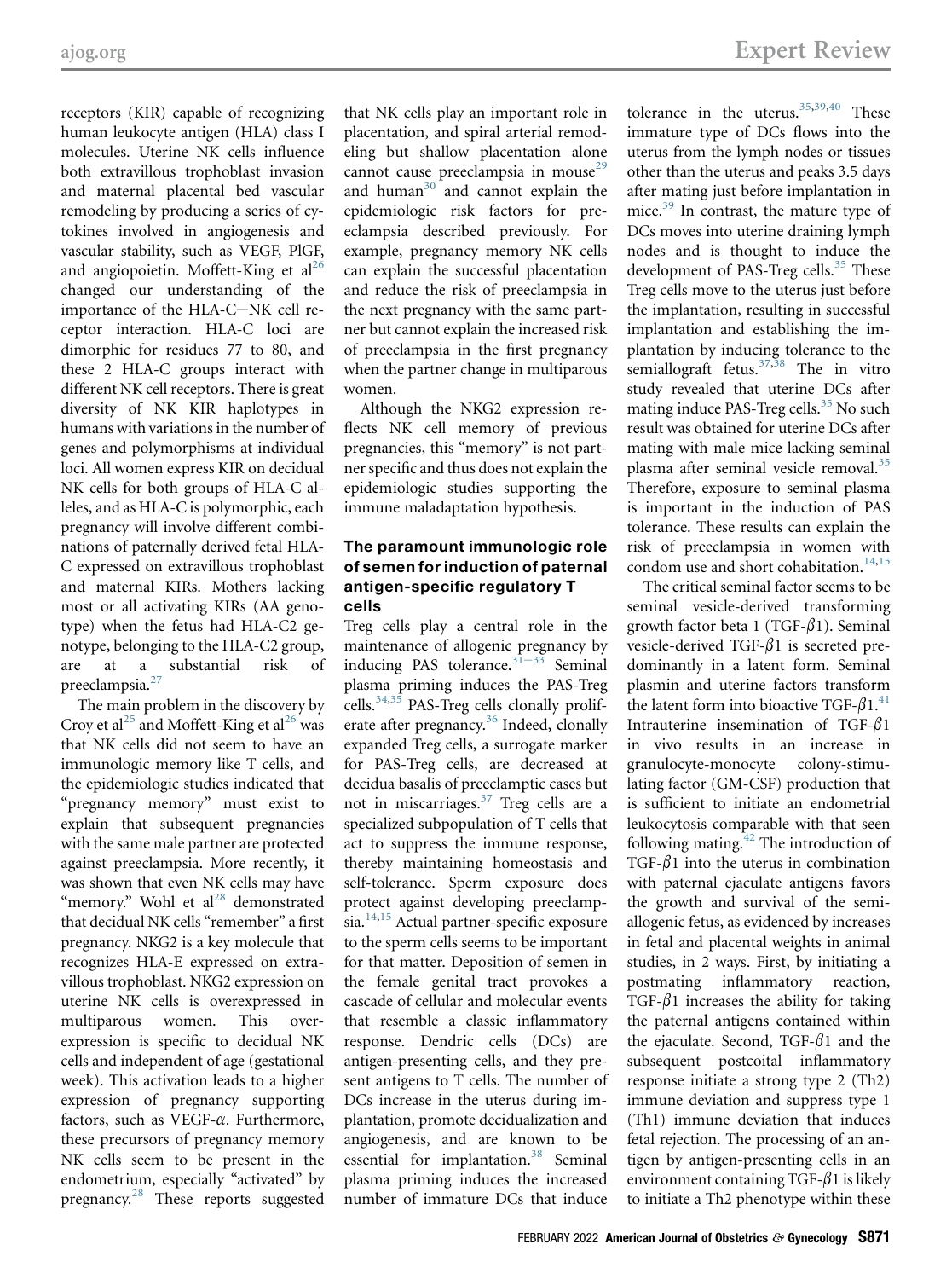## <span id="page-5-0"></span>TABLE 3

Immunologic tolerance comparisons of the risk factors between preeclampsia and miscarriage

| Variable                                            | Preeclampsia |            |                    |
|-----------------------------------------------------|--------------|------------|--------------------|
|                                                     | Early onset  | Late onset | <b>Miscarriage</b> |
| Impairment of paternal antigens-specific tolerance  |              |            |                    |
| First pregnancy in primigravida                     | Yes          | Weak       | No                 |
| First pregnancy in multipara cases with new partner | Yes          | Weak       | No                 |
| Impairment of seminal plasma priming                |              |            |                    |
| Use of condoms                                      | Yes          | Weak       | No                 |
| Short cohabitation                                  | Yes          | Weak       | No                 |
| Artificial insemination by donor                    | Yes          | Weak       | No                 |
| Complete allografted fetus                          |              |            |                    |
| Oocyte donation                                     | Yes          | Weak       | Yes                |

responding T cells. $^{42}$  $^{42}$  $^{42}$  By initiating a Th2 immune response toward paternal ejaculate antigens, seminal TGF- $\beta$ 1 may inhibit the induction of Th1 responses against the semiallogenic conceptus that are thought to be associated with poor placental development and fetal growth. Decidual macrophages, present in an immunosuppressive phenotype from the moment of implantation, $43$  may inhibit NK cell lytic activity through their release of molecules, such as TGF- $\beta$ 1, interleukin 10 (IL-10), and prostaglandin E2 (PGE2). Under the influence of the local cytokine environment, antigenpresenting cells, such as macrophages and DCs, may take up, process, and present ejaculate paternal antigen to T cells in the draining lymph nodes. $39$  In addition, sperm assists in promoting female immune tolerance by eliciting uterine cytokine expression through a toll-like receptor 4-dependent signaling.<sup>44</sup>

## The involvement of the balance of regulatory T cells and cytotoxic T cells in preeclampsia

The establishment of pregnancy depends on a balance between the induction of tolerance by Treg cells and immunologic rejection of the fetus by cytotoxic T cells. $31-33$  Treg cells play a central role in the induction and maintenance of fetomaternal tolerance. $31-33$  $31-33$  Decreased Treg cells are observed in both preeclampsia<sup>3</sup> and miscarriage,  $33,45$  $33,45$  whereas

epidemiologic risk factors are different between preeclampsia and miscarriage ([Table 3](#page-5-0)). Because of 16,000 polymorphisms, the diversity of HLA antigens in humans, identification of PAS-Treg cells and cytotoxic T cells are extremely difficult. Therefore, researchers assumed that Treg cells and cytotoxic T cells that specifically recognize paternal or fetal antigens have the same T-cell receptor repertoire sequence and are clonally increased. Tsuda et al<sup>[37](#page-7-29)</sup> and Morita et al<sup>[46](#page-7-40)</sup> purified Treg cells and cytotoxic T cells into a single cell and analyzed the mRNA expression of T-cell receptors to identify clonal Treg cells and cytotoxic T cells. Treg cell volume was reduced in miscarriage cases with normal fetal karyotypes, whereas clonal Treg cells in the decidua basalis were similar to those in normal pregnancy. Importantly, clonal Treg cells significantly reduced preeclampsia.<sup>[37](#page-7-29)</sup> Assuming that clonal Treg cells are PAS-Treg cells, the result explained that first pregnancy, that is, primigravida or multigravida with a new partner after a short cohabitation period, is at risk of preeclampsia but not miscarriage [\(Table 3\)](#page-5-0). Clonal decidual cytotoxic T cells increased in the late pregnancy period, but there was no difference in clonal cytotoxic T-cell rates between preeclampsia and normal pregnancies.[46](#page-7-40) Immunosuppressioninduced molecules, such as programmed cell death-1 (PD-1) and lymphocyte activation gene 3 (LAG-3), which are

expressed on cytotoxic T cells, reduce cytotoxic activity and are beneficial in maintaining pregnancy. $47$  When the immunosuppressive PD-1 expression rate was examined in clonal cytotoxic T cells, PD-1 was expressed on most cytotoxic T cells in normal pregnancy, but this rate was reduced in preeclampsia.<sup>[48](#page-7-42)</sup> These data suggest that decreased PAS-Treg cells and decreased PD-1 expression on clonal cytotoxic T cells induce fetal rejection in preeclampsia. Indeed, increased cytotoxic T-cell response to paternal antigens is observed in preeclampsia.<sup>49</sup>

PAS-Treg cells increase in second pregnancy with the same partner, but this increase is not second pregnancy with a "new partner" in mice. $36$  This explains that a first pregnancy with a new partner is a risk of preeclampsia in humans ([Figure](#page-2-0)).<sup>[50](#page-7-44)[,51](#page-8-2)</sup>

As mentioned above, immunologic maladaptation is deeply involved in the pathogenesis of preeclampsia, but there are still some issues that need to be resolved. Decreasing Treg cell levels in mice increases the susceptibility to preterm birth and leads to FGR without an increase in the uterine artery pulsatility index, which is a hallmark of preeclampsia. Interestingly, these mice did not develop preeclampsia.[52](#page-8-3),[53](#page-8-4) Therefore, it is unclear whether the decrease in PAS-Treg or PD-1 expression on PAS cytotoxic T cells is a direct cause of preeclampsia. However, the trophoblast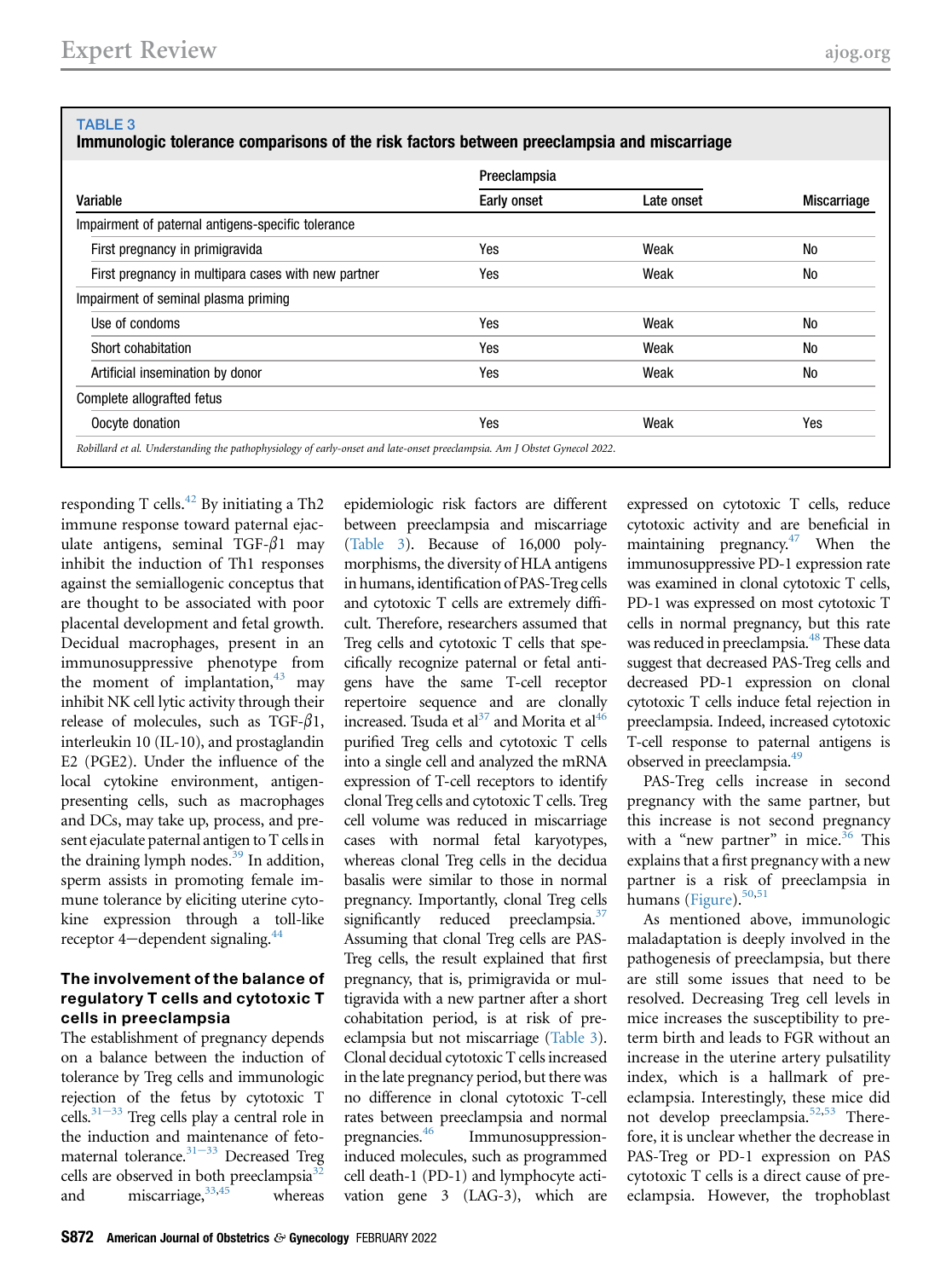invades the uterus much more shallowly in mice than in humans, and the gestational period is only 20 days in mice. Therefore, experimental results in mice cannot be directly applied to human. In addition, as it is difficult to amplify PAS-Treg cells in vitro for the treatment of preeclampsia, agonistic antibodies against PD-1 may be a candidate for the therapy.

T helper (Th) cells play a central role in modulating systemic immune responses. Th cells are classified into Th1 cells, which activate cell mediators by their effective cytokines, such as IL-2 and IFN-Y, and Th2 cells, which induce humoral immunity by their effective cytokines, such as IL-4, IL-5, IL-9, IL-10, IL-13, and IL-25. Th17 cells induce inflammation by IL-17. The balance of Th1, Th2, and Th17 and Treg is important for a successful pregnancy. $48,54$  $48,54$ Predominant Th1 and Th17 cell immunities and decreased Treg cells are observed in preeclampsia. $48,54,55$  $48,54,55$  $48,54,55$  These immune conditions induce excessive inflammation, which may induce endovascular dysfunction resulting in the development of preeclampsia.<sup>[56](#page-8-7)</sup> Treg cells suppress the activation of Th1 and Th17 cells.<sup>[48](#page-7-42)</sup> Therefore, a combination of Th1 and Th17 cells activation and a decrease in Treg cells may be responsible for the development of preeclampsia.

## What is the interaction between immunologic alterations and the placental metabolic syndrome in preeclampsia?

Recently, the risk between preeclampsia and metabolic syndrome is becoming clear<sup>[57,](#page-8-8)[58](#page-8-9)</sup> ([Figure\)](#page-2-0). In this study, we introduced the role of inositol phosphoglycans (IPGs) in the pathogenesis of preeclampsia. An interaction between an imbalance of circulating angiogenic factors and some second messengers of insulin (ie, IPGs may result in the "placental" insulin resistance occurring in preeclampsia).<sup>[56,](#page-8-7)[59](#page-8-10)</sup> IPGs promote trophic effects of insulin, enhancing protein synthesis, cell growth, differentiation, and cell survival and are derived from the fetal or placental unit. $60$  The lipidic form of IPGs, with proinflammatory "endotoxin"-like effects, is

transferred from the fetal or placental unit to the maternal circulation by a more permissive placental plasma membrane with a thinner glycocalyx and less tight junctions as a result of immunologic alterations. This lipidic form of IPGs, such as IPG P-type, may contribute to endothelial damage and atherosis.[59](#page-8-10) Inflammation and ischemia and reperfusion injuries result in glycocalyx shedding that, along with diminished tight junctions, provide a vector mechanism for the leakage IPGs from the fetal or placental unit into the maternal circulation.[59](#page-8-10)[,61](#page-8-12) Furthermore, the possibility for IPGs to be detected in maternal urine during preeclampsia several weeks before the clinical onset of the disease in early- and late-onset types of the disease<sup>[62](#page-8-13)[,63](#page-8-14)</sup> may represent, along with other candidate urinary biomarkers, a valid cheap tool for early diagnosis and screening in particular in low-income countries.<sup>63</sup> Although the sFlt-1-to-PlGF ratio has been used to predict early-onset preeclampsia,<sup>[8,](#page-7-2)[9](#page-7-3)</sup> urinary IPGs are useful in predicting lateonset preeclampsia.

## What about prevention of preeclampsia

To date, we have strong evidence that early-onset preeclampsia, the dangerous but relatively rare form of preeclampsia in terms of maternal and fetal morbidities, can be prevented up to 62% of cases by aspirin 150 mg/d when started before 16 weeks' gestation.<sup>64</sup> Taking aspirin from the early pregnancy period may reduce the degree of shallow placentation (ie, a seed of preeclampsia) and prevent the development of the disease. However, what about the far more common problem of late-onset preeclampsia? Although typically associated with a benign perinatal outcome, this entity may be a more important cause of maternal morbidity and mortality than early-onset preeclampsia. Besides calcium supplementation, what can we do to drastically reduce the rate of term preeclampsia?

Here, we would like to propose a potential "new" promising approach. Recently, 2 different teams from 2 different parts of the world (United States and Reunion Island, Indian

Ocean)<sup>[65](#page-8-16)[,66](#page-8-17)</sup> have described that lateonset preeclampsia (and much less early-onset preeclampsia) is largely and specifically linearly associated with rising maternal BMI ([Figure\)](#page-2-0). Further research is urgently required to properly understand the main drivers and pathways on how cardiometabolic syndrome lead to late-onset preeclampsia.<sup>[59](#page-8-10)</sup> Optimizing prepregnancy weight would probably represent an important primary preventative strategy. Recently, we demonstrated that having a high BMI does not automatically translate into a high risk of term preeclampsia. In a large population cohort study, we demonstrated that patients with obesity could decrease their risks by optimizing their GWG. $67-69$  $67-69$ Large randomized control studies are required to evaluate if these observational data can be replicated in a prospective trial.

In summary, our understanding of the pathophysiology of preeclampsia has dramatically improved. Immune maladaptation is involved in the development of early-onset preeclampsia. Lowdose aspirin reduces the risk for earlyonset preeclampsia, but not the risk for late-onset preeclampsia. In contrast, obesity and metabolic syndrome are associated with late-onset preeclampsia, but this is not an established method for its prevention. Broad and sustained public education toward healthy prepregnancy weight and possibly subsequently optimizing GWG may have the potential to greatly reduce late-onset preeclampsia.

## <span id="page-6-0"></span>**References**

1. [Burton GJ, Redman CW, Roberts JM,](http://refhub.elsevier.com/S0002-9378(21)01213-8/sref1) [Moffett A. Pre-eclampsia: pathophysiology and](http://refhub.elsevier.com/S0002-9378(21)01213-8/sref1) [clinical implications. BMJ 2019;366:I2381.](http://refhub.elsevier.com/S0002-9378(21)01213-8/sref1)

<span id="page-6-1"></span>2. [Redman CWG, Staff AC. Preeclampsia, bio](http://refhub.elsevier.com/S0002-9378(21)01213-8/sref2)[markers, syncytiotrophoblast stress, and](http://refhub.elsevier.com/S0002-9378(21)01213-8/sref2) [placental capacity. Am J Obstet Gynecol](http://refhub.elsevier.com/S0002-9378(21)01213-8/sref2) [2015;213\(4 Suppl\):SS9.e1](http://refhub.elsevier.com/S0002-9378(21)01213-8/sref2)–11.

<span id="page-6-2"></span>3. [Redman CWG, Sargent IL. Placental stress](http://refhub.elsevier.com/S0002-9378(21)01213-8/sref3) [and pre-eclampsia: a revised view. Placenta](http://refhub.elsevier.com/S0002-9378(21)01213-8/sref3) [2009;30\(SupplA\):S38](http://refhub.elsevier.com/S0002-9378(21)01213-8/sref3)–42.

4. [Phipps E, Prasanna D, Brima W, Jim B. Pre](http://refhub.elsevier.com/S0002-9378(21)01213-8/sref4)[eclampsia: updates in pathogenesis, de](http://refhub.elsevier.com/S0002-9378(21)01213-8/sref4)finitions, [and guidelines. Clin J Am Soc Nephrol 2016;11:](http://refhub.elsevier.com/S0002-9378(21)01213-8/sref4) [1102](http://refhub.elsevier.com/S0002-9378(21)01213-8/sref4)–13.

5. [Rana S, Lemoine E, Granger JP,](http://refhub.elsevier.com/S0002-9378(21)01213-8/sref5) [Karumanchi SA. Preeclampsia: pathophysi](http://refhub.elsevier.com/S0002-9378(21)01213-8/sref5)[ology, challenges, and perspectives. Circ Res](http://refhub.elsevier.com/S0002-9378(21)01213-8/sref5) [2019;124:1094](http://refhub.elsevier.com/S0002-9378(21)01213-8/sref5)–112.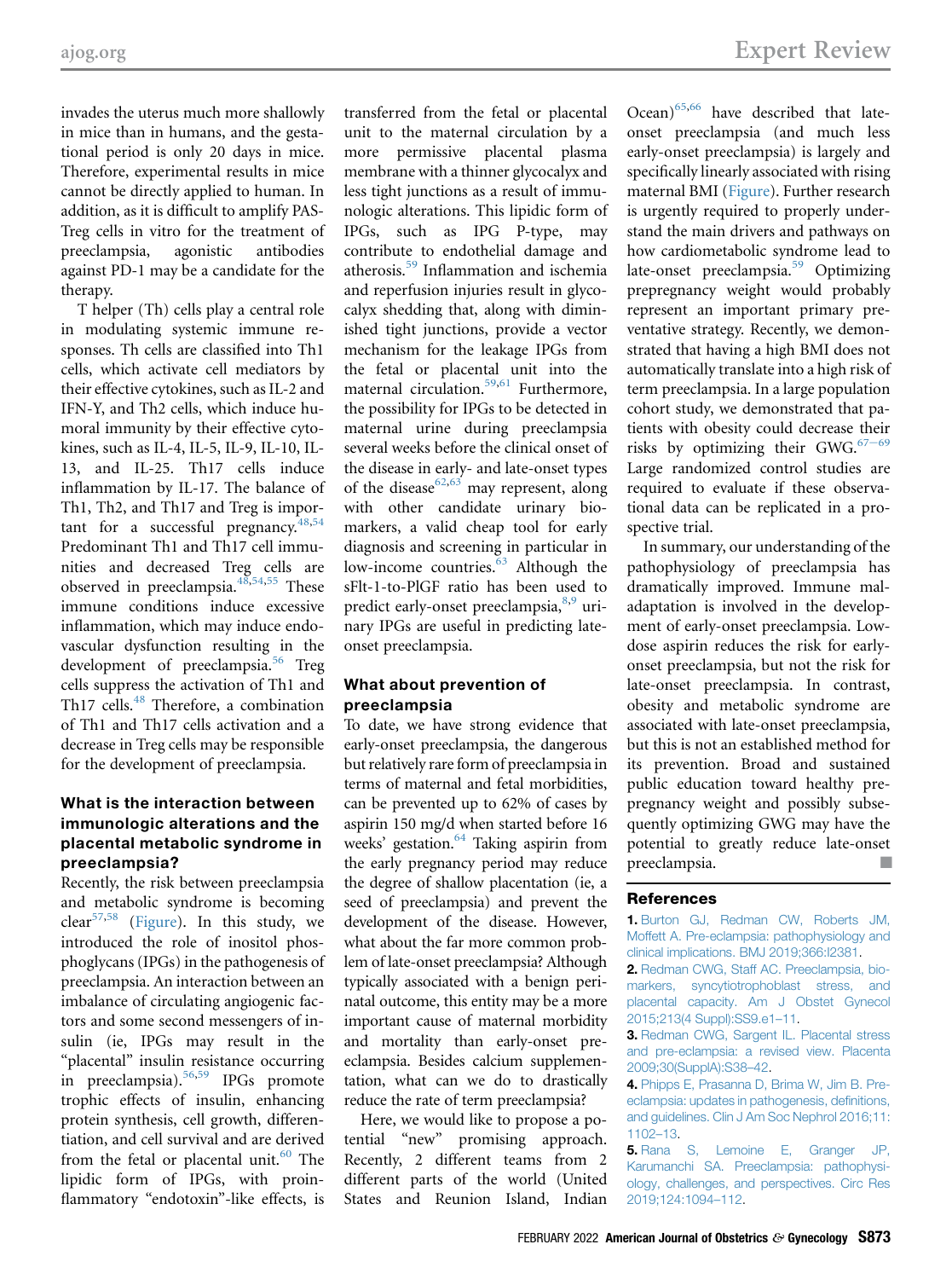<span id="page-7-1"></span>6. [Levine RJ, Maynard SE, Qian C, et al. Circu](http://refhub.elsevier.com/S0002-9378(21)01213-8/sref6)[lating angiogenic factors and the risk of pre](http://refhub.elsevier.com/S0002-9378(21)01213-8/sref6)[eclampsia. N Engl J Med 2004;350:672](http://refhub.elsevier.com/S0002-9378(21)01213-8/sref6)–83.

<span id="page-7-0"></span>7. [Melchiorre K, Giorgione V, Thilaganathan B.](http://refhub.elsevier.com/S0002-9378(21)01213-8/sref7) [The placenta and preeclampsia: villain or victim?](http://refhub.elsevier.com/S0002-9378(21)01213-8/sref7) [Am J Obstet Gynecol 2021 \[Epub ahead of](http://refhub.elsevier.com/S0002-9378(21)01213-8/sref7) [print\].](http://refhub.elsevier.com/S0002-9378(21)01213-8/sref7)

<span id="page-7-2"></span>8. [Zeisler H, Llurba E, Chantraine F, et al. Pre](http://refhub.elsevier.com/S0002-9378(21)01213-8/sref8)[dictive value of the sFlt-1:PlGF ratio in women](http://refhub.elsevier.com/S0002-9378(21)01213-8/sref8) [with suspected preeclampsia. N Engl J Med](http://refhub.elsevier.com/S0002-9378(21)01213-8/sref8) [2016;374:13](http://refhub.elsevier.com/S0002-9378(21)01213-8/sref8)–22.

<span id="page-7-3"></span>9. [Bian X, Biswas A, Huang X, et al. Short-term](http://refhub.elsevier.com/S0002-9378(21)01213-8/sref9) [prediction of adverse outcomes using the sFlt-1](http://refhub.elsevier.com/S0002-9378(21)01213-8/sref9) [\(soluble fms-like tyrosine kinase 1\)/PlGF](http://refhub.elsevier.com/S0002-9378(21)01213-8/sref9) [\(placental growth factor\) ratio in Asian women](http://refhub.elsevier.com/S0002-9378(21)01213-8/sref9) [with suspected preeclampsia. Hypertension](http://refhub.elsevier.com/S0002-9378(21)01213-8/sref9) [2019;74:164](http://refhub.elsevier.com/S0002-9378(21)01213-8/sref9)–72.

<span id="page-7-4"></span>10. [Garrido-Gómez T, Castillo-Marco N,](http://refhub.elsevier.com/S0002-9378(21)01213-8/sref10) [Cordero T, Simón C. Decidualization resistance](http://refhub.elsevier.com/S0002-9378(21)01213-8/sref10) [in the origin of preeclampsia. Am J Obstet](http://refhub.elsevier.com/S0002-9378(21)01213-8/sref10) [Gynecol 2020 \[Epub ahead of print\].](http://refhub.elsevier.com/S0002-9378(21)01213-8/sref10)

<span id="page-7-5"></span>11. [Garrido-Gomez T, Dominguez F,](http://refhub.elsevier.com/S0002-9378(21)01213-8/sref11) [Quiñonero A, et al. Defective decidualization](http://refhub.elsevier.com/S0002-9378(21)01213-8/sref11) [during and after severe preeclampsia reveals a](http://refhub.elsevier.com/S0002-9378(21)01213-8/sref11) [possible maternal contribution to the etiology.](http://refhub.elsevier.com/S0002-9378(21)01213-8/sref11) [Proc Natl Acad Sci U S A 2017;114:E8468](http://refhub.elsevier.com/S0002-9378(21)01213-8/sref11)–77.

<span id="page-7-6"></span>12. [Skjaerven R, Wilcox AJ, Lie RT. The interval](http://refhub.elsevier.com/S0002-9378(21)01213-8/sref12) [between pregnancies and the risk of pre](http://refhub.elsevier.com/S0002-9378(21)01213-8/sref12)[eclampsia. N Engl J Med 2002;346:33](http://refhub.elsevier.com/S0002-9378(21)01213-8/sref12)–8.

<span id="page-7-7"></span>13. [Saito S, Sakai M, Sasaki Y, Nakashima A,](http://refhub.elsevier.com/S0002-9378(21)01213-8/sref13) [Shiozaki A. Inadequate tolerance induction may](http://refhub.elsevier.com/S0002-9378(21)01213-8/sref13) [induce pre-eclampsia. J Reprod Immunol](http://refhub.elsevier.com/S0002-9378(21)01213-8/sref13) [2007;76:30](http://refhub.elsevier.com/S0002-9378(21)01213-8/sref13)–9.

<span id="page-7-8"></span>14. [Robillard PY, Hulsey TC, Périanin J, Janky E,](http://refhub.elsevier.com/S0002-9378(21)01213-8/sref14) [Miri EH, Papiernik E. Association of pregnancy](http://refhub.elsevier.com/S0002-9378(21)01213-8/sref14)[induced hypertension with duration of sexual](http://refhub.elsevier.com/S0002-9378(21)01213-8/sref14) [cohabitation before conception. Lancet](http://refhub.elsevier.com/S0002-9378(21)01213-8/sref14) [1994;344:973](http://refhub.elsevier.com/S0002-9378(21)01213-8/sref14)–5.

<span id="page-7-9"></span>15. [Tubbergen P, Lachmeijer AM, Althuisius SM,](http://refhub.elsevier.com/S0002-9378(21)01213-8/sref15) [Vlak ME, van Geijn HP, Dekker GA. Change in](http://refhub.elsevier.com/S0002-9378(21)01213-8/sref15) [paternity: a risk factor for preeclampsia in](http://refhub.elsevier.com/S0002-9378(21)01213-8/sref15) [multiparous women? J Reprod Immunol](http://refhub.elsevier.com/S0002-9378(21)01213-8/sref15) [1999;45:81](http://refhub.elsevier.com/S0002-9378(21)01213-8/sref15)–8.

<span id="page-7-10"></span>16. [Robillard PY, Dekker GA, Hulsey TC.](http://refhub.elsevier.com/S0002-9378(21)01213-8/sref16) [Revisiting the epidemiological standard of pre](http://refhub.elsevier.com/S0002-9378(21)01213-8/sref16)[eclampsia: primigravidity or primipaternity? Eur J](http://refhub.elsevier.com/S0002-9378(21)01213-8/sref16) [Obstet Gynecol Reprod Biol 1999;84:37](http://refhub.elsevier.com/S0002-9378(21)01213-8/sref16)–41.

<span id="page-7-11"></span>17. [Robillard PY, Dekker G, Chaouat G,](http://refhub.elsevier.com/S0002-9378(21)01213-8/sref17) [Scioscia M, Iacobelli S, Hulsey TC. Historical](http://refhub.elsevier.com/S0002-9378(21)01213-8/sref17) [evolution of ideas on eclampsia/preeclampsia: a](http://refhub.elsevier.com/S0002-9378(21)01213-8/sref17) [proposed optimistic view of preeclampsia.](http://refhub.elsevier.com/S0002-9378(21)01213-8/sref17) [J Reprod Immunol 2017;123:72](http://refhub.elsevier.com/S0002-9378(21)01213-8/sref17)–7.

<span id="page-7-12"></span>18. [Robillard PY, Dekker G, Chaouat G,](http://refhub.elsevier.com/S0002-9378(21)01213-8/sref18) [Scioscia M, Boukerrou M. Primipaternities and](http://refhub.elsevier.com/S0002-9378(21)01213-8/sref18) [human birthweights. J Reprod Immunol](http://refhub.elsevier.com/S0002-9378(21)01213-8/sref18) [2021;147:103365](http://refhub.elsevier.com/S0002-9378(21)01213-8/sref18).

<span id="page-7-13"></span>19. [Goldman-Wohl D, Gamliel M,](http://refhub.elsevier.com/S0002-9378(21)01213-8/sref19) [Mandelboim O, Yagel S. Learning from experi](http://refhub.elsevier.com/S0002-9378(21)01213-8/sref19)[ence: cellular and molecular bases for improved](http://refhub.elsevier.com/S0002-9378(21)01213-8/sref19) [outcome in subsequent pregnancies. Am J](http://refhub.elsevier.com/S0002-9378(21)01213-8/sref19) [Obstet Gynecol 2019;221:183](http://refhub.elsevier.com/S0002-9378(21)01213-8/sref19)–93.

<span id="page-7-14"></span>20. [Robillard PY, Dekker G, Chaouat G,](http://refhub.elsevier.com/S0002-9378(21)01213-8/sref20) [Elliot MG, Scioscia M. High incidence of early](http://refhub.elsevier.com/S0002-9378(21)01213-8/sref20) [onset preeclampsia is probably the rule and not](http://refhub.elsevier.com/S0002-9378(21)01213-8/sref20) [the exception worldwide. 20th anniversary of the](http://refhub.elsevier.com/S0002-9378(21)01213-8/sref20) [reunion workshop. A summary. J Reprod](http://refhub.elsevier.com/S0002-9378(21)01213-8/sref20) [Immunol 2019;133:30](http://refhub.elsevier.com/S0002-9378(21)01213-8/sref20)–6.

<span id="page-7-15"></span>21. [Robillard PY, Dekker GA, Hulsey TC.](http://refhub.elsevier.com/S0002-9378(21)01213-8/sref21) [Evolutionary adaptations to pre-eclampsia/](http://refhub.elsevier.com/S0002-9378(21)01213-8/sref21) [eclampsia in humans: low fecundability rate,](http://refhub.elsevier.com/S0002-9378(21)01213-8/sref21) [loss of oestrus, prohibitions of incest and sys](http://refhub.elsevier.com/S0002-9378(21)01213-8/sref21)[tematic polyandry. Am J Reprod Immunol](http://refhub.elsevier.com/S0002-9378(21)01213-8/sref21) [2002;47:104](http://refhub.elsevier.com/S0002-9378(21)01213-8/sref21)–11.

<span id="page-7-16"></span>22. [Veit J. über Albuminurie in der Schwanger](http://refhub.elsevier.com/S0002-9378(21)01213-8/sref22)[schaft. Ein Beitrag zur Physiologie der](http://refhub.elsevier.com/S0002-9378(21)01213-8/sref22) [Schwangerschaft. Berl Klin Wchschr 1902;3:](http://refhub.elsevier.com/S0002-9378(21)01213-8/sref22) [513](http://refhub.elsevier.com/S0002-9378(21)01213-8/sref22)–6.

<span id="page-7-18"></span><span id="page-7-17"></span>23. [Mc Quarrie I. Isoagglutination in the newborn](http://refhub.elsevier.com/S0002-9378(21)01213-8/sref23) [infants and their mother: a possible relationship](http://refhub.elsevier.com/S0002-9378(21)01213-8/sref23) [between interagglutination and the toxemias of](http://refhub.elsevier.com/S0002-9378(21)01213-8/sref23) pregnancy. John Hopkins Hosp Bull 1923;34:51-4. 24. [Medawar PB. Some immunological and](http://refhub.elsevier.com/S0002-9378(21)01213-8/sref24) [endocrinological problems raised by the evolu](http://refhub.elsevier.com/S0002-9378(21)01213-8/sref24)[tion of viviparity in vertebrates. In: Evolution 7.](http://refhub.elsevier.com/S0002-9378(21)01213-8/sref24) [New York: Society for Experimental Biology,](http://refhub.elsevier.com/S0002-9378(21)01213-8/sref24) [Academic Press; 1953. p. 320](http://refhub.elsevier.com/S0002-9378(21)01213-8/sref24)–38.

<span id="page-7-19"></span>25. [Croy BA, Ashkar AA, Minhas K,](http://refhub.elsevier.com/S0002-9378(21)01213-8/sref25) [Greenwood JD. Can murine uterine natural killer](http://refhub.elsevier.com/S0002-9378(21)01213-8/sref25) [cells give insights into the pathogenesis of pre](http://refhub.elsevier.com/S0002-9378(21)01213-8/sref25)[eclampsia? J Soc Gynecol Investig 2000;7:](http://refhub.elsevier.com/S0002-9378(21)01213-8/sref25) 12–[20.](http://refhub.elsevier.com/S0002-9378(21)01213-8/sref25)

<span id="page-7-20"></span>26. [Moffett-King A. Natural killer cells and preg](http://refhub.elsevier.com/S0002-9378(21)01213-8/sref26)[nancy. Nat Rev Immunol 2002;2:656](http://refhub.elsevier.com/S0002-9378(21)01213-8/sref26)–63.

<span id="page-7-21"></span>27. [Hiby SE, Walker JJ, O](http://refhub.elsevier.com/S0002-9378(21)01213-8/sref27)'shaughnessy KM, [et al. Combinations of maternal KIR and fetal](http://refhub.elsevier.com/S0002-9378(21)01213-8/sref27) HLA-C genes infl[uence the risk of preeclampsia](http://refhub.elsevier.com/S0002-9378(21)01213-8/sref27) [and reproductive success. J Exp Med](http://refhub.elsevier.com/S0002-9378(21)01213-8/sref27) [2004;200:957](http://refhub.elsevier.com/S0002-9378(21)01213-8/sref27)–65.

<span id="page-7-22"></span>28. [Gamliel M, Goldman-Wohl D, Isaacson B,](http://refhub.elsevier.com/S0002-9378(21)01213-8/sref28) [et al. Trained memory of human uterine NK cells](http://refhub.elsevier.com/S0002-9378(21)01213-8/sref28) [enhances their function in subsequent preg](http://refhub.elsevier.com/S0002-9378(21)01213-8/sref28)[nancies. Immunity 2018;48:951](http://refhub.elsevier.com/S0002-9378(21)01213-8/sref28)–62.e5.

<span id="page-7-23"></span>29. [Burke SD, Barrette VF, Bianco J, et al. Spiral](http://refhub.elsevier.com/S0002-9378(21)01213-8/sref29) [arterial remodeling is not essential for normal](http://refhub.elsevier.com/S0002-9378(21)01213-8/sref29) [blood pressure regulation in pregnant mice.](http://refhub.elsevier.com/S0002-9378(21)01213-8/sref29) [Hypertension 2010;55:729](http://refhub.elsevier.com/S0002-9378(21)01213-8/sref29)–37.

<span id="page-7-24"></span>30. [Nakabayashi Y, Nakashima A, Yoshino O,](http://refhub.elsevier.com/S0002-9378(21)01213-8/sref30) [et al. Impairment of the accumulation of decidual](http://refhub.elsevier.com/S0002-9378(21)01213-8/sref30) [T cells, NK cells, and monocytes, and the poor](http://refhub.elsevier.com/S0002-9378(21)01213-8/sref30) [vascular remodeling of spiral arteries, were](http://refhub.elsevier.com/S0002-9378(21)01213-8/sref30) [observed in oocyte donation cases, regardless](http://refhub.elsevier.com/S0002-9378(21)01213-8/sref30) [of the presence or absence of preeclampsia.](http://refhub.elsevier.com/S0002-9378(21)01213-8/sref30) [J Reprod Immunol 2016;114:65](http://refhub.elsevier.com/S0002-9378(21)01213-8/sref30)–74.

<span id="page-7-25"></span>31. [Aluvihare VR, Kallikourdis M, Betz AG.](http://refhub.elsevier.com/S0002-9378(21)01213-8/sref31) [Regulatory T cells mediate maternal tolerance to](http://refhub.elsevier.com/S0002-9378(21)01213-8/sref31) [the fetus. Nat Immunol 2004;5:266](http://refhub.elsevier.com/S0002-9378(21)01213-8/sref31)–71.

<span id="page-7-37"></span>32. [Sasaki Y, Darmochwal-Kolarz D, Suzuki D,](http://refhub.elsevier.com/S0002-9378(21)01213-8/sref32) [et al. Proportion of peripheral blood and decidual](http://refhub.elsevier.com/S0002-9378(21)01213-8/sref32) [CD4\(](http://refhub.elsevier.com/S0002-9378(21)01213-8/sref32)+[\) CD25\(bright\) regulatory T cells in pre](http://refhub.elsevier.com/S0002-9378(21)01213-8/sref32)[eclampsia. Clin Exp Immunol 2007;149:139](http://refhub.elsevier.com/S0002-9378(21)01213-8/sref32)–45. 33. [Dimitriadis E, Menkhorst E, Saito S,](http://refhub.elsevier.com/S0002-9378(21)01213-8/sref33) [Kutteh WH, Brosens JJ. Recurrent pregnancy](http://refhub.elsevier.com/S0002-9378(21)01213-8/sref33) [loss. Nat Rev Dis Primers 2020;6:98.](http://refhub.elsevier.com/S0002-9378(21)01213-8/sref33)

<span id="page-7-38"></span><span id="page-7-26"></span>34. [Robertson SA, Guerin LR, Brom](http://refhub.elsevier.com/S0002-9378(21)01213-8/sref34)field JJ, [Branson KM, Ahlström AC, Care AS. Seminal](http://refhub.elsevier.com/S0002-9378(21)01213-8/sref34) fl[uid](http://refhub.elsevier.com/S0002-9378(21)01213-8/sref34) [drives](http://refhub.elsevier.com/S0002-9378(21)01213-8/sref34) [expansion](http://refhub.elsevier.com/S0002-9378(21)01213-8/sref34) [of](http://refhub.elsevier.com/S0002-9378(21)01213-8/sref34) [the](http://refhub.elsevier.com/S0002-9378(21)01213-8/sref34)  $CD4+CD25+$  $CD4+CD25+$  $CD4+CD25+$  $CD4+CD25+$  [T](http://refhub.elsevier.com/S0002-9378(21)01213-8/sref34) [regulatory cell pool and induces tolerance to](http://refhub.elsevier.com/S0002-9378(21)01213-8/sref34) [paternal alloantigens in mice. Biol Reprod](http://refhub.elsevier.com/S0002-9378(21)01213-8/sref34) [2009;80:1036](http://refhub.elsevier.com/S0002-9378(21)01213-8/sref34)–45.

<span id="page-7-27"></span>35. [Shima T, Nakashima A, Yasuda I, et al.](http://refhub.elsevier.com/S0002-9378(21)01213-8/sref35) [Uterine](http://refhub.elsevier.com/S0002-9378(21)01213-8/sref35) CD11 $c<sup>+</sup>$  [cells induce the development of](http://refhub.elsevier.com/S0002-9378(21)01213-8/sref35) [paternal antigen-speci](http://refhub.elsevier.com/S0002-9378(21)01213-8/sref35)fic Tregs via seminal [plasma priming. J Reprod Immunol 2020;141:](http://refhub.elsevier.com/S0002-9378(21)01213-8/sref35) [103165.](http://refhub.elsevier.com/S0002-9378(21)01213-8/sref35)

<span id="page-7-29"></span><span id="page-7-28"></span>36. [Rowe JH, Ertelt JM, Xin L, Way SS. Preg](http://refhub.elsevier.com/S0002-9378(21)01213-8/sref36)[nancy imprints regulatory memory that sustains](http://refhub.elsevier.com/S0002-9378(21)01213-8/sref36) [anergy to fetal antigen. Nature 2012;490:102](http://refhub.elsevier.com/S0002-9378(21)01213-8/sref36)–6. 37. [Tsuda S, Zhang X, Hamana H, et al. Clonally](http://refhub.elsevier.com/S0002-9378(21)01213-8/sref37) [expanded decidual effector regulatory T cells](http://refhub.elsevier.com/S0002-9378(21)01213-8/sref37) [increase in late gestation of normal pregnancy,](http://refhub.elsevier.com/S0002-9378(21)01213-8/sref37) [but not in preeclampsia, in humans. Front](http://refhub.elsevier.com/S0002-9378(21)01213-8/sref37) [Immunol 2018;9:1934.](http://refhub.elsevier.com/S0002-9378(21)01213-8/sref37)

<span id="page-7-30"></span>38. [Plaks V, Birnberg T, Berkutzki T, et al.](http://refhub.elsevier.com/S0002-9378(21)01213-8/sref38) [Uterine DCs are crucial for decidua formation](http://refhub.elsevier.com/S0002-9378(21)01213-8/sref38) [during embryo implantation in mice. J Clin Invest](http://refhub.elsevier.com/S0002-9378(21)01213-8/sref38) [2008;118:3954](http://refhub.elsevier.com/S0002-9378(21)01213-8/sref38)–65.

<span id="page-7-31"></span>39. [Yasuda I, Shima T, Moriya T, et al. Dynamic](http://refhub.elsevier.com/S0002-9378(21)01213-8/sref39) [changes in the phenotype of dendritic cells in the](http://refhub.elsevier.com/S0002-9378(21)01213-8/sref39) [uterus and uterine draining lymph nodes after](http://refhub.elsevier.com/S0002-9378(21)01213-8/sref39) [coitus. Front Immunol 2020;11:557720](http://refhub.elsevier.com/S0002-9378(21)01213-8/sref39).

<span id="page-7-32"></span>40. [Shima T, Inada K, Nakashima A, et al.](http://refhub.elsevier.com/S0002-9378(21)01213-8/sref40) Paternal antigen-specifi[c proliferating regulatory](http://refhub.elsevier.com/S0002-9378(21)01213-8/sref40) [T cells are increased in uterine-draining lymph](http://refhub.elsevier.com/S0002-9378(21)01213-8/sref40) [nodes just before implantation and in pregnant](http://refhub.elsevier.com/S0002-9378(21)01213-8/sref40) [uterus just after implantation by seminal plasma](http://refhub.elsevier.com/S0002-9378(21)01213-8/sref40)[priming in allogeneic mouse pregnancy.](http://refhub.elsevier.com/S0002-9378(21)01213-8/sref40) [J Reprod Immunol 2015;108:72](http://refhub.elsevier.com/S0002-9378(21)01213-8/sref40)–82.

<span id="page-7-33"></span>41. [Tremellen KP, Seamark RF, Robertson SA.](http://refhub.elsevier.com/S0002-9378(21)01213-8/sref41) [Seminal transforming growth factor beta1 stim](http://refhub.elsevier.com/S0002-9378(21)01213-8/sref41)[ulates granulocyte-macrophage colony-stimu](http://refhub.elsevier.com/S0002-9378(21)01213-8/sref41)[lating factor production and in](http://refhub.elsevier.com/S0002-9378(21)01213-8/sref41)flammatory cell [recruitment in the murine uterus. Biol Reprod](http://refhub.elsevier.com/S0002-9378(21)01213-8/sref41) [1998;58:1217](http://refhub.elsevier.com/S0002-9378(21)01213-8/sref41)–25.

<span id="page-7-34"></span>42. [Robertson SA, Ingman WV, O](http://refhub.elsevier.com/S0002-9378(21)01213-8/sref42)'Leary S, [Sharkey DJ, Tremellen KP. Transforming growth](http://refhub.elsevier.com/S0002-9378(21)01213-8/sref42) factor beta–[a mediator of immune deviation in](http://refhub.elsevier.com/S0002-9378(21)01213-8/sref42) [seminal plasma. J Reprod Immunol 2002;57:](http://refhub.elsevier.com/S0002-9378(21)01213-8/sref42) [109](http://refhub.elsevier.com/S0002-9378(21)01213-8/sref42)–28.

<span id="page-7-35"></span>43. [Ono Y, Yoshino O, Hiraoka T, et al. CD206](http://refhub.elsevier.com/S0002-9378(21)01213-8/sref43)+ [M2-like macrophages are essential for suc](http://refhub.elsevier.com/S0002-9378(21)01213-8/sref43)[cessful implantation. Front Immunol 2020;11:](http://refhub.elsevier.com/S0002-9378(21)01213-8/sref43) [557184.](http://refhub.elsevier.com/S0002-9378(21)01213-8/sref43)

<span id="page-7-36"></span>44. [Robertson SA, Green ES, Care AS, et al.](http://refhub.elsevier.com/S0002-9378(21)01213-8/sref44) [Therapeutic potential of regulatory T cells in](http://refhub.elsevier.com/S0002-9378(21)01213-8/sref44) [preeclampsia-opportunities and challenges.](http://refhub.elsevier.com/S0002-9378(21)01213-8/sref44) [Front Immunol 2019;10:478](http://refhub.elsevier.com/S0002-9378(21)01213-8/sref44).

<span id="page-7-39"></span>45. [Keller CC, Eikmans M, van der Hoorn MP,](http://refhub.elsevier.com/S0002-9378(21)01213-8/sref45) [Lashley LEELO. Recurrent miscarriages and](http://refhub.elsevier.com/S0002-9378(21)01213-8/sref45) [the association with regulatory T cells; a sys](http://refhub.elsevier.com/S0002-9378(21)01213-8/sref45)[tematic review. J Reprod Immunol 2020;139:](http://refhub.elsevier.com/S0002-9378(21)01213-8/sref45) [103105.](http://refhub.elsevier.com/S0002-9378(21)01213-8/sref45)

<span id="page-7-40"></span>46. [Morita K, Tsuda S, Kobayashi E, et al.](http://refhub.elsevier.com/S0002-9378(21)01213-8/sref46) [Analysis of TCR repertoire and PD-1 expression](http://refhub.elsevier.com/S0002-9378(21)01213-8/sref46) [in](http://refhub.elsevier.com/S0002-9378(21)01213-8/sref46) [decidual](http://refhub.elsevier.com/S0002-9378(21)01213-8/sref46) [and](http://refhub.elsevier.com/S0002-9378(21)01213-8/sref46) [peripheral](http://refhub.elsevier.com/S0002-9378(21)01213-8/sref46) [CD8](http://refhub.elsevier.com/S0002-9378(21)01213-8/sref46)  $<sup>+</sup>$  [T cells reveals](http://refhub.elsevier.com/S0002-9378(21)01213-8/sref46)</sup> [distinct immune mechanisms in miscarriage and](http://refhub.elsevier.com/S0002-9378(21)01213-8/sref46) [preeclampsia. Front Immunol 2020;11:1082](http://refhub.elsevier.com/S0002-9378(21)01213-8/sref46).

<span id="page-7-41"></span>47. [Kinder JM, Turner LH, Stelzer IA, et al.](http://refhub.elsevier.com/S0002-9378(21)01213-8/sref47)  $CDB + T$  cell functional exhaustion overrides [pregnancy-induced fetal antigen alloimmuniza](http://refhub.elsevier.com/S0002-9378(21)01213-8/sref47)[tion. Cell Rep 2020;31:107784.](http://refhub.elsevier.com/S0002-9378(21)01213-8/sref47)

<span id="page-7-42"></span>48. [Hosseini A, Dolati S, Hashemi V, Abdollah](http://refhub.elsevier.com/S0002-9378(21)01213-8/sref48)[pour-Alitappeh M, Youse](http://refhub.elsevier.com/S0002-9378(21)01213-8/sref48)fi M. Regulatory T and [T helper 17 cells: their roles in preeclampsia.](http://refhub.elsevier.com/S0002-9378(21)01213-8/sref48) [J Cell Physiol 2018;233:6561](http://refhub.elsevier.com/S0002-9378(21)01213-8/sref48)–73.

<span id="page-7-43"></span>49. [de Groot CJ, van der Mast BJ, Visser W, De](http://refhub.elsevier.com/S0002-9378(21)01213-8/sref49) [Kuiper P, Weimar W, Van Besouw NM. Pre](http://refhub.elsevier.com/S0002-9378(21)01213-8/sref49)[eclampsia is associated with increased cytotoxic](http://refhub.elsevier.com/S0002-9378(21)01213-8/sref49) [T-cell capacity to paternal antigens. Am J Obstet](http://refhub.elsevier.com/S0002-9378(21)01213-8/sref49) [Gynecol 2010;203:496.e1](http://refhub.elsevier.com/S0002-9378(21)01213-8/sref49)–6.

<span id="page-7-44"></span>50. [Dekker GA, Robillard PY. Preeclampsia: a](http://refhub.elsevier.com/S0002-9378(21)01213-8/sref50) couple'[s disease with maternal and fetal](http://refhub.elsevier.com/S0002-9378(21)01213-8/sref50)